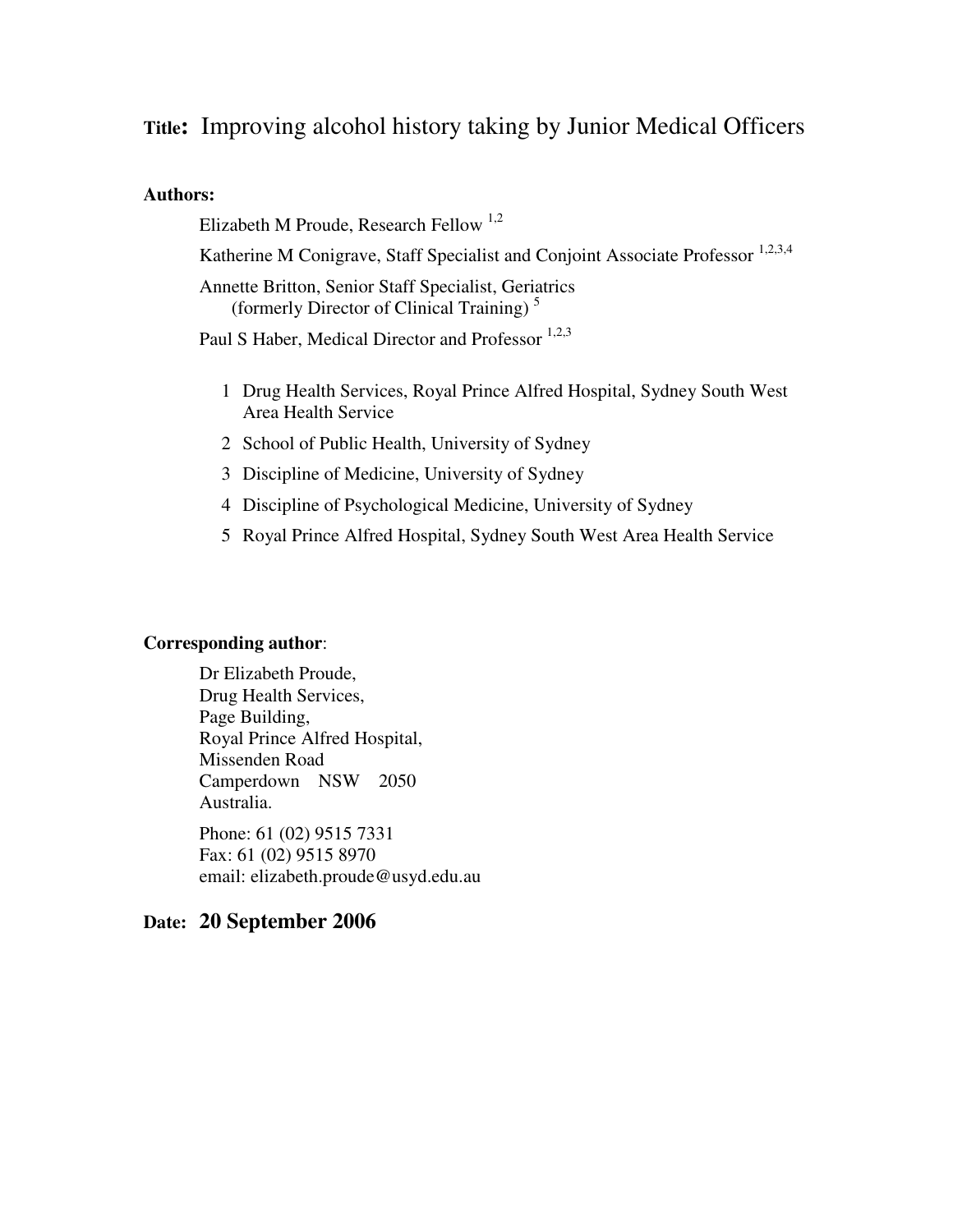#### **Abstract**

*Background*. The World Health Organization (WHO) reports that alcohol use was responsible for 4% of the global disease burden in 2000, second only to tobacco and high blood pressure. Brief interventions have been proven effective in producing significant reductions in alcohol use, yet alcohol use is not routinely recorded in hospital settings. An effective strategy to address this problem has not been implemented. Our study aimed to determine the effect of two strategies to improve assessment and management of alcohol use disorders by Junior Medical Officers (JMOs).

*Method.* This was a crossover trial conducted at two hospitals over two years. Medical records of patients who had been admitted by JMOs were examined for records of: alcohol use; quantified alcohol consumption; alcohol intervention; alcohol withdrawal or a consultation from the Drug and Alcohol team. Data were also collected on tobacco use and nicotine replacement therapy (NRT). In year 1, the first hospital received printed individual feedback on their own and their group's results, while the second hospital received a face-to-face presentation of their group's results by one of the Staff Specialists. The following year, they received the alternate intervention.

*Results.* A total of 3025 patient records were examined for 130 JMOs. After Individual Feedback, the percentage of records with any alcohol history remained static at 60%; however the percentage of quantified histories rose from 69% to 92% ( $p<0.001$ ). More smokers were detected ( $p= 0.038$ ) and NRT prescribing rates rose significantly from  $2\%$ to 16% (p= 0.004). After Group Feedback, recording rates of alcohol and tobacco use remained static. Logistic regression showed that JMOs were significantly more likely to record alcohol status if the doctor was an intern (i.e. first year), was located at the second hospital, or if the patient was male, and was younger than the median age of 70 years.

*Conclusion.* Our study suggests that feedback on individual performance with education about desired standards is effective in improving the recording of quantified alcohol histories by Junior Medical Officers.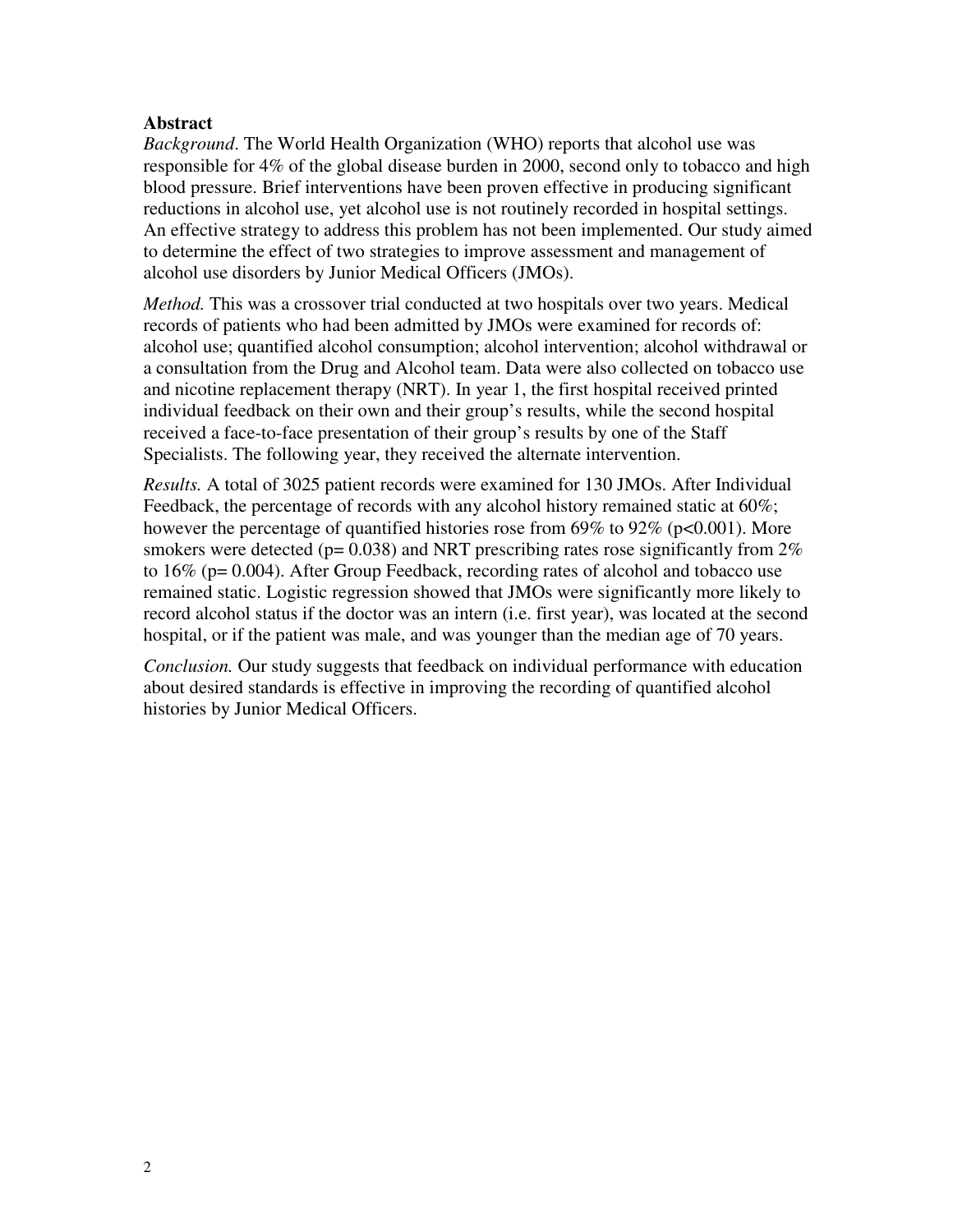## **Background**

The World Health Organization (WHO) reported that alcohol use was responsible for 4% of the global disease burden in 2000, second only to tobacco and high blood pressure.<sup>1</sup> It is estimated that the annual economic, health and social costs to England are £20bn, with 22,000 deaths.<sup>2</sup> Alcohol excess accounts for more than 3400 deaths and 72,000 hospital admissions annually in Australia.<sup>3</sup> Admission to hospital presents an ideal opportunity for assessment and appropriate intervention, as it has been reported that between 12% and 36% of hospital in-patients have alcohol problems. 4-6 Yet, since 1980, several studies have reported that alcohol consumption is not routinely recorded in patient records by medical staff and risky consumption often goes undetected.<sup>7-10</sup> Even when risky drinking is recorded, it is often not acted on.  $5 \frac{11}{12}$   $\overline{13}$ 

Significant reductions in alcohol use and/or related problems have been reported for brief interventions compared with no-intervention controls in many randomised trials in health care settings.  $14-16$  It has been demonstrated that an early intervention, which may be as brief as 5-10 minutes, can be effective in reducing alcohol consumption and related problems. 17-20 However, methods for improving detection of drinking problems are needed, so that brief interventions can be appropriately implemented.

In a sample of inpatients from a major teaching hospital in Sydney, hazardous, harmful or dependent drinking was self-reported by  $12\%$  (using the AUDIT questionnaire). <sup>21</sup> However, alcohol histories were recorded in only 50% of medical records by surgeons, anaesthetists, or nurses, and even where a history was available, 80% of these histories did not quantify alcohol consumption. No interventions were recorded as having been provided.

It has been difficult to identify an effective strategy to address this problem. Traditional didactic medical education, continuing medical education and distribution of materials does little to change clinical practice behaviour.  $^{22}$  One Cochrane review of 85 studies showed that audits of clinical practice and feedback were modestly effective in improving professional practice in several settings.<sup>23</sup>

The aim of the present study was to determine whether either individual or group feedback on current practice improved the assessment and management of alcohol use disorders in inpatients by Junior Medical Officers (JMOs). These are the doctors in their first two years after graduation, also known as interns and RMO1s  $(1<sup>st</sup>$  year Residents). These terms will also be used where needed to differentiate the two.

## **Methods**

The study was a crossover trial, conducted at two hospitals over two years. Two forms of intervention were tested:

- (1) A brief printed, personalised, feedback form combined with an educational intervention. JMOs received printed confidential results on their own performance in comparison to that of the overall study group in recording alcohol histories and alcohol interventions. In addition, printed educational guidelines were provided on the desirable minimum standard required.
- (2) A group (face to face) feedback and educational intervention, given to junior medical staff by a staff specialist, conducted as part of the hospital's routine weekly seminars.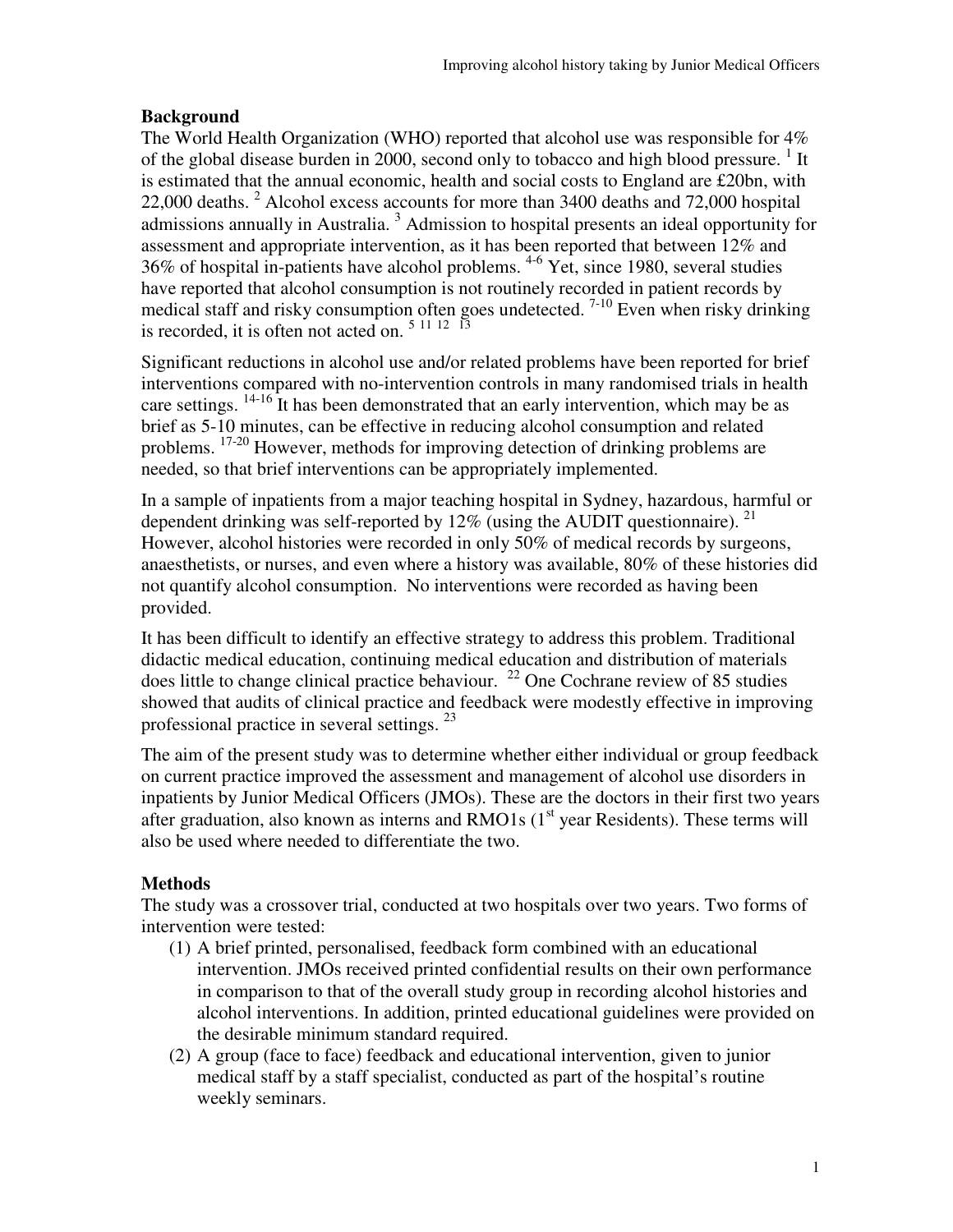The first hospital received individual feedback in year 1 and group feedback in year 2, while the second hospital received the interventions in reverse order. Paediatrics, palliative care, day stay, geriatric rehabilitation unit, sleep centre, the birth centre and delivery ward, intensive care and high dependency wards were excluded from the study due to underage patients, extreme illness and practical challenges in collecting data. Both hospitals (Royal Prince Alfred Hospital and Concord Repatriation General Hospital) are large urban teaching hospitals in Sydney, Australia. Their active drug and alcohol consultation-liaison services have experienced specialist nurses and a specialist medical consultant available in working hours.

The medical records of patients who had been admitted by JMOs were examined on the wards. Information was recorded concerning: age and sex of patient; type of admission (emergency or elective); ward; clinical specialty; date of admission; hours of admission (business hours, out of hours or not recorded); JMO pager number or name (to allow identification for individual feedback); record of alcohol consumption (categorised as quantified, non-quantified or nil, and as risky or not risky- see below for definitions), any further description of their alcohol consumption (e.g. duration or pattern of drinking); any record of intervention for risky alcohol consumption; request for a Drug and Alcohol consultation; evidence of alcohol withdrawal documented by the Alcohol Withdrawal Scale (AWS); prescription of any withdrawal medication; and in order to monitor compliance with the recent hospital policy to offer nicotine replacement therapy (NRT) to all patients who smoke, tobacco use status and record of prescription of NRT. A quantified alcohol history was defined as a record from which consumption in grams of ethanol per day could be calculated; a recording of nil alcohol consumption was recorded as quantified. Risky alcohol consumption was defined as exceeding Australian National Health & Medical Research Council (NHMRC) limits for low risk consumption (20g per day for women or 40g for men). $^{24}$ 

#### **Statistical analysis**

Data were recorded on handheld computers and downloaded and imported into SPSS v12. <sup>25</sup> Frequencies of all variables of interest were individually calculated for each JMO for the purpose of the printed individual feedback, but grouped frequencies only were produced for the group feedback sessions. Chi square calculations were used to measure changes from baseline to follow-up at each hospital, to compare the results of individual feedback and of group feedback, and to look for any differences between the hospitals in the rates of recording of alcohol consumption, quantified alcohol consumption, tobacco smoking and prescription of nicotine replacement therapy at baseline and at follow-up. Logistic regression analysis was used to examine the effects of the hospital, JMO gender, or medical officer seniority (i.e. intern versus RMO1), time of admission, and age and sex of patient on the dependent variable, recording of alcohol histories. The same analysis was used to look for any effects on the recording of quantified alcohol histories, and for any record of tobacco smoking.

### **Ethics**

The study was approved by the Human Ethics Review Committee of the Central Sydney Area Health Service. Each junior medical officer was invited to take part and none declined.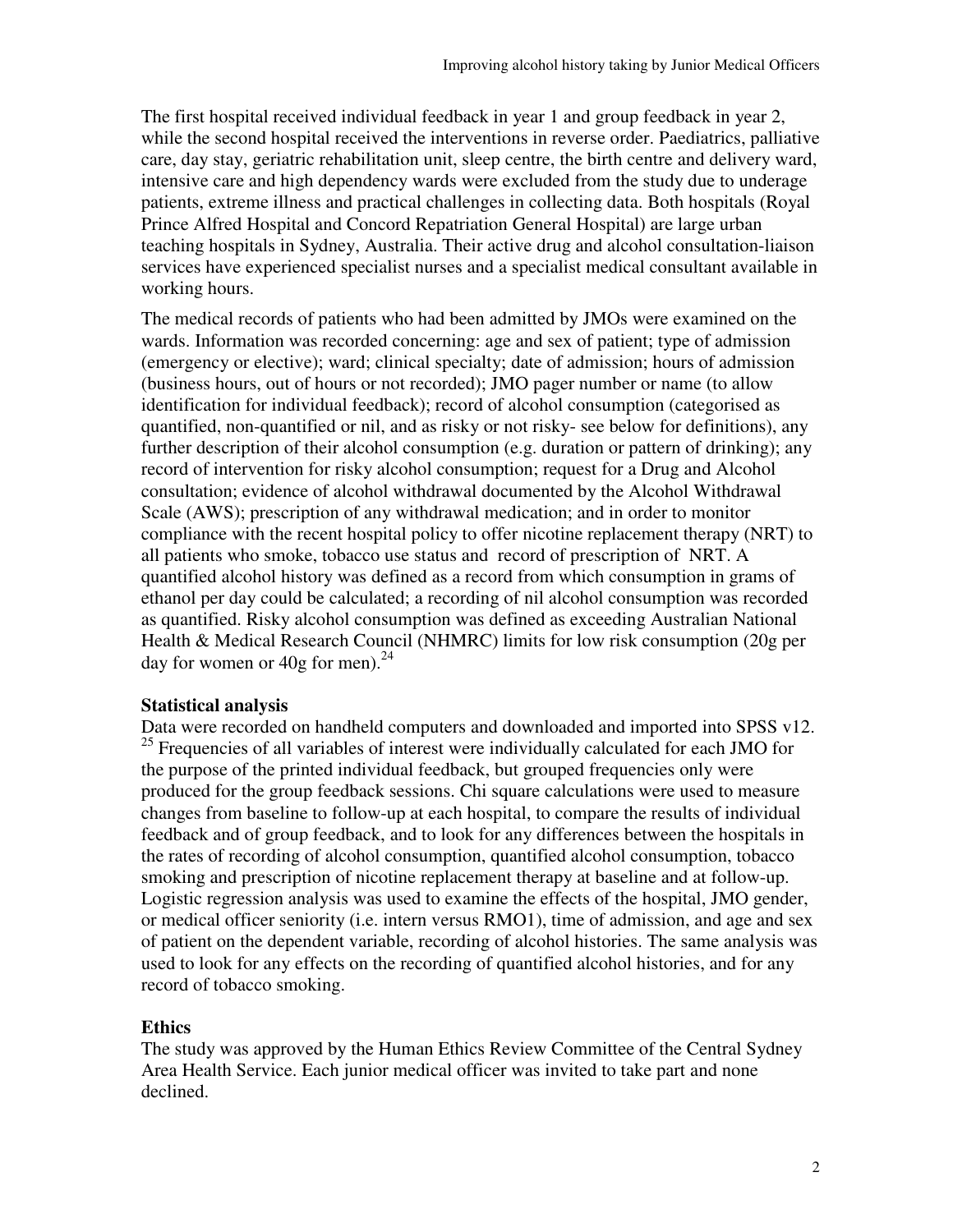## **Results**

A total of 3025 patient records, 2038 at Royal Prince Alfred (RPA) and 987 at Concord Hospital, were examined for 130 JMOs (65 at RPA and 65 at Concord) across the two years of the study. Males made up 53% of the patient population and the median age was 70 years. Results from the entire data set show the recorded prevalence of risky drinking was 7%; an intervention was documented in 22% of these patients' notes and a consultation with the Drug & Alcohol team was requested in 19% of cases.

After the Individual Feedback intervention, the rate of recording of any alcohol history remained static at approximately 60%; however the percentage of quantified histories rose from 69% to 82% ( $p<0.001$ ). The percentage of records with insufficient information to calculate risky drinking decreased from  $24\%$  to  $19\%$  ( $p<0.001$ ). More non-drinkers were recorded after feedback, which contributed to this result. There was no significant rise in the percentage of risky drinkers detected or in recorded interventions. More smokers were detected after individual feedback ( $p=0.038$ ) and nicotine replacement therapy (NRT) prescribing rates rose significantly from 2% to 16% (p=0.004) (Table 1).

After the Group Feedback intervention, there was very little change in recording of alcohol and smoking histories. Alcohol status was recorded in 57% of records preintervention and 59% post-intervention, and quantified alcohol histories rose from 75% to 77% (p=0.39). Smoking status was recorded in 64% of records pre-intervention and 63% post-intervention (Table 2).

On logistic regression analysis it was apparent that JMOs were significantly more likely to record alcohol status if the doctor was an intern or was based at Concord Hospital, or if the patient was male or was younger than the median of 70 years. (Table 3). The statistically significant predictors of a quantified history being taken were 'Concord hospital', 'business hours' and 'post-feedback'. The significant predictors of tobacco smoking status being recorded were patient gender (male), 'hospital', and being admitted during business hours.

## **Discussion**

Our study found that record audits and individual feedback of both their own performance and those of the group significantly improved quantitative alcohol history recording, recording of tobacco smoking and prescription of NRT by Junior Medical Officers. In contrast, group feedback and an accompanying educational session had no significant effect on these behaviours. It is also noteworthy that doctors in their second year, more distant from medical school but more clinically experienced, were significantly less likely to record alcohol histories. This phenomenon has been previously demonstrated,  $^{26}$ suggesting a need for post-graduate training such as the interventions tested in this study. While we demonstrated an improvement in quantification of histories, they remained imperfect with 20% of patients still unable to be classed as risky or non-risky drinkers. We were not able to demonstrate an improvement in detection of risky drinkers or in the rate of provision of interventions to identified drinkers; however, numbers were small.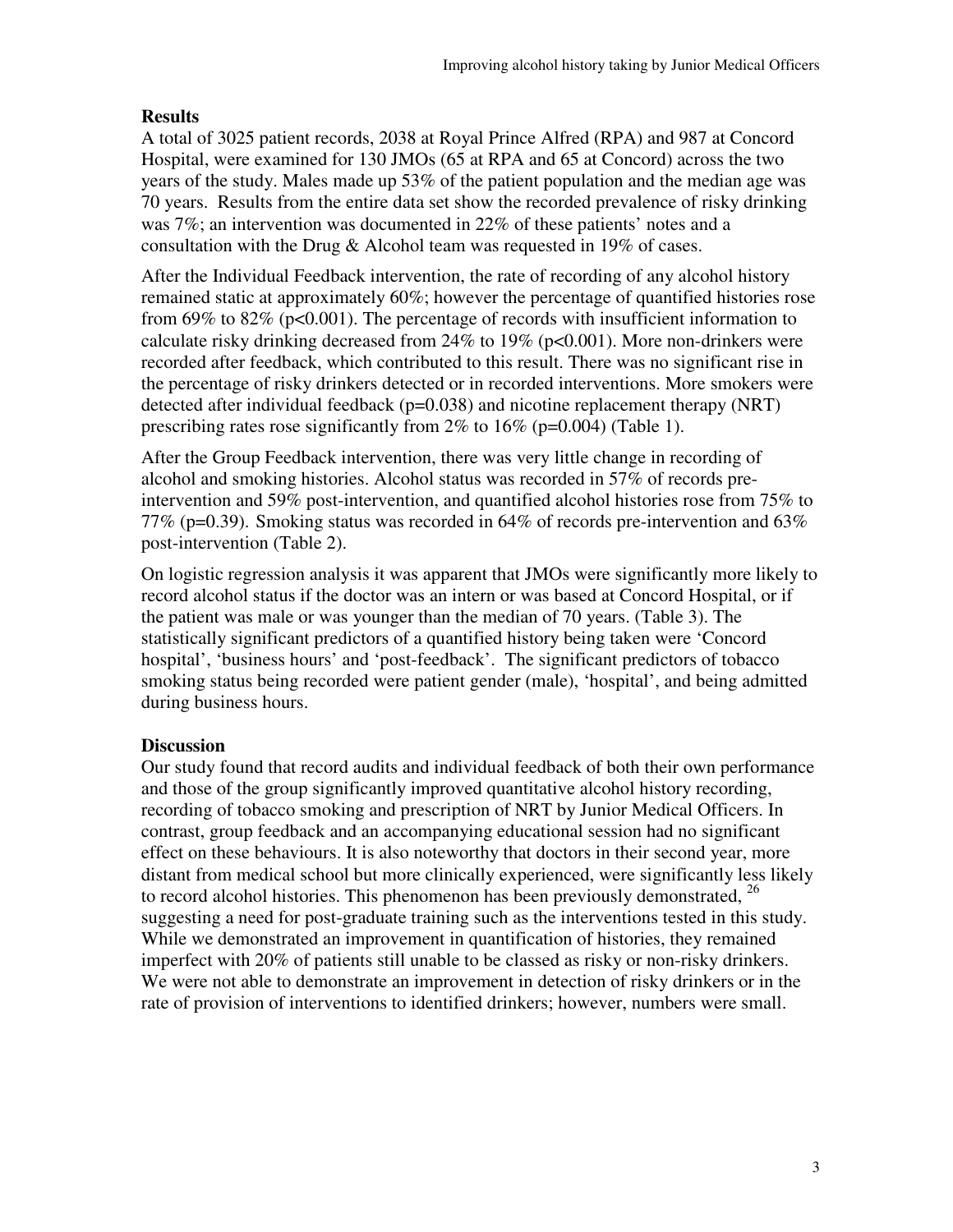### *Risky drinkers*

One hundred and nineteen patients (7%) could be classed as risky drinkers based on the levels of consumption or other notes such as "3rd admission for alcohol withdrawal this year" in their medical records; the majority (75%) were below the median age of the overall patient cohort of 70 years, and 85% were men. This prevalence is surprisingly low. While these were only the patients who had been admitted by JMOs over selected set periods, it still suggests considerable underdiagnosis of alcohol problems. This low figure compares with  $12\%$  self-reported by patients in a survey at one of the study hospitals.<sup>21</sup> Less than a quarter (22%) of risky drinkers were recorded as having some intervention for their alcohol use; a Drug and Alcohol consultation was requested for 19%, while 53% were monitored with the Alcohol Withdrawal Scale. This suggests that about two-thirds of these patients may have received no advice in relation to their drinking while in hospital.

Not all educational strategies improve clinical practice. However, interactive programs that use peer discussion and practice sessions for developing skills have been proved more effective than programs that use didactic approaches.  $27 \overline{O}$  One Australian study has reported on improvements in alcohol history taking by interns after three years of increased undergraduate teaching about alcohol and the introduction of an alcohol and drug unit in the hospital, with results obtained from similar audits of patient records.  $^{28}$  Education about alcohol history-taking was shown in another hospital study to be an effective way, also measured by audits of medical records, of improving both junior medical officers and nurses' performance in alcohol use detection and intervention. <sup>11</sup> However, individualised feedback to increase the rate at which junior medical staff record an adequate alcohol history has not previously been trialled in the hospital setting, making this the first study of its type.

## **Limitations of the study**

We do not know whether all the JMOs read their individual feedback. We do know that not all JMOs were able to attend group feedback sessions due to their rosters. However the group sessions were scheduled for a time when a maximum number of JMOs were free to attend; the JMO training program is considered compulsory to attend and the sessions are also popular, as lunch is provided. Some JMOs had no admissions during some data collection periods, due to their postings to different wards. Some JMOs may have been included in both rounds of data collection, while others may have had their admissions included in only one round; therefore we could not produce paired data to compare individual changes. It is possible also that some patients received an intervention but it was not recorded.

Our study demonstrated that individual performance feedback, but not group feedback and education, led to improved rates of recording of quantified alcohol histories by JMOs. This finding suggests that individual feedback is a more powerful tool for improving clinical performance than group educational sessions and could be used more widely in JMO training to improve detection of alcohol problems amongst hospital inpatients. The drawback is that it was labour-intensive, requiring hours of data collection, analysis of results and preparation of individual reports and could not be widely implemented in its present form. However, the increasing implementation of electronic medical records may provide the technology for further implementation of this method at lower cost, provided concerns regarding patient privacy and JMO consent can be addressed. Data can then be extracted and fed back to the medical staff on any aspect of clinician performance.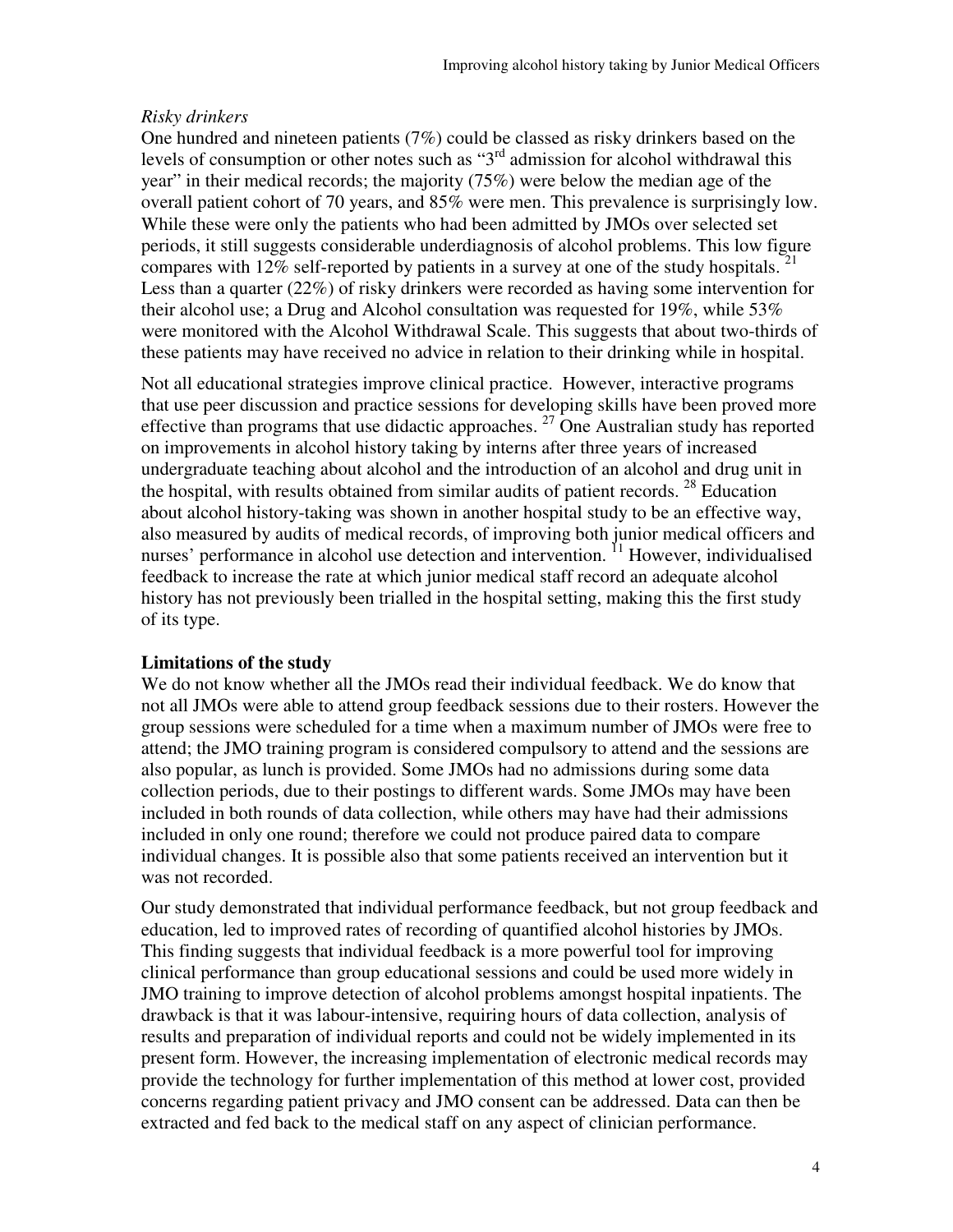This may prove an invaluable tool for performance improvement across the disciplines. Further research is needed into educational or other interventions to further enhance the rate of detection and intervention for risky drinking.

#### **Acknowledgements**

Thanks to Dr Lewis Chan of Concord Hospital and Dr Ted Wu of Royal Prince Alfred Hospital, Directors of Clinical Training, for their support for the study, to the medical students (too many to name) who collected the data, and to the ward staff of both hospitals. Thanks also to Dr Siva Sivarajasingan of the Health Policy Unit, University of Sydney, for statistical advice.

This study was funded by the Australian Education and Rehabilitation Foundation (AER Foundation). The funding body had no part in study design, data collection, management, analysis or interpretation of data, in the preparation, review or approval of the manuscript, nor in the decision to submit the paper for publication.

KC and PH had the idea for the study. All of the authors consequently designed the study and jointly applied for the research funding. The first author (EP) was responsible for recruiting the medical students, data collection, collating group and individual results, had full access to all the data in the study and takes responsibility for the integrity of the data and the accuracy of the data analysis. The  $3<sup>rd</sup>$  author (AB) was responsible for advising on the methods of contacting and inviting the JMOs to take part in the study. All authors contributed to the writing of the paper and read and approved the final version.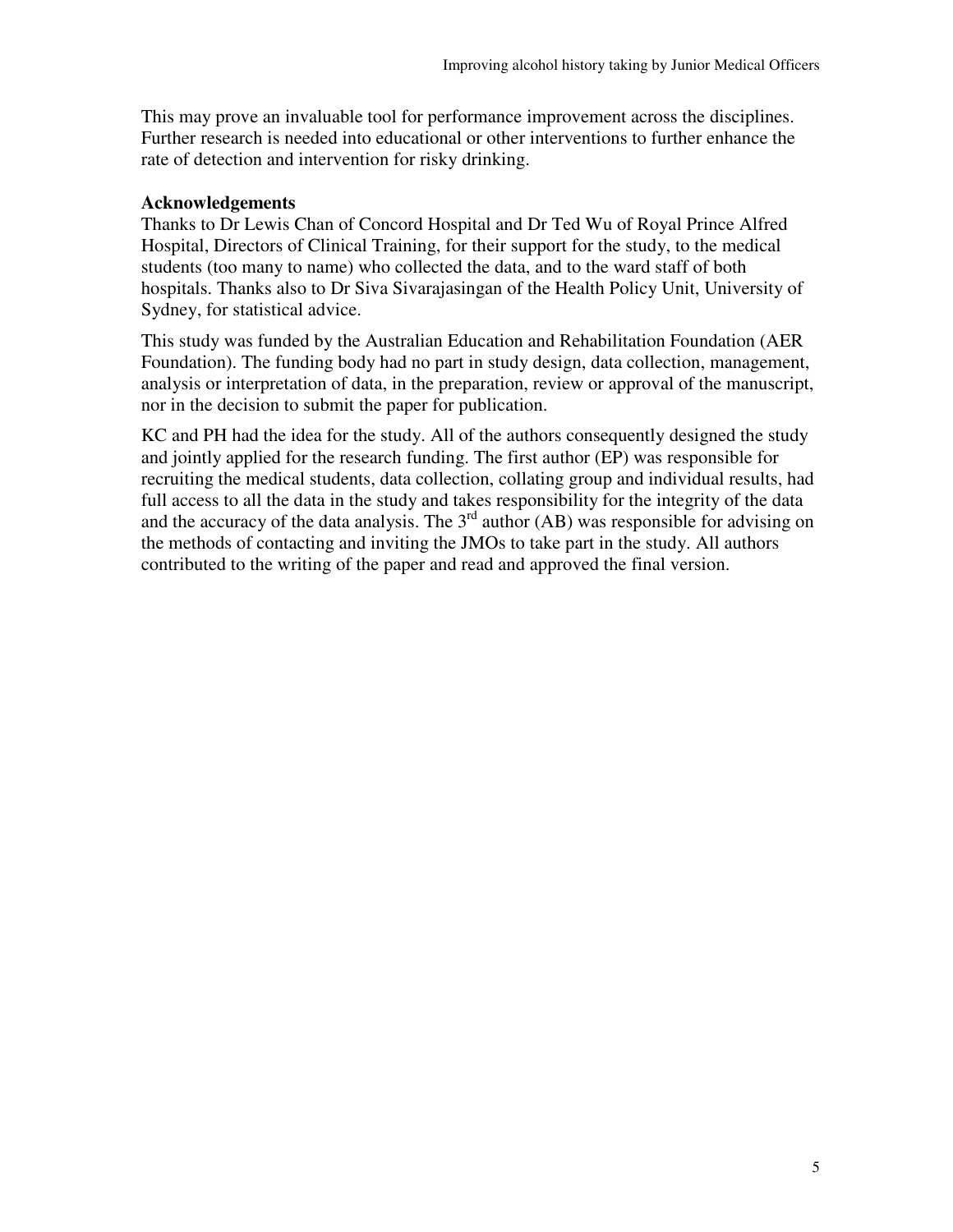|                                | <b>Baseline</b> | <b>Follow-up</b>            | Test statistic &    |
|--------------------------------|-----------------|-----------------------------|---------------------|
|                                |                 |                             | p value             |
|                                |                 | Numbers of records examined |                     |
| <b>Patients</b>                | $(n=708)$       | $(n=532)$                   |                     |
| Gender                         |                 |                             |                     |
| Male                           | 376 (53%)       | 281 (53%)                   |                     |
| Female                         | 332 (47%)       | 251 (47%)                   | $X^2$ p= 0.920      |
| Age (median 70)                |                 |                             |                     |
| 14-69 years                    | 328 (47%)       | 273 (52%)                   |                     |
| 70-101 years                   | 376 (53%)       | 255 (48%)                   | $X^2$ p= 0.100      |
|                                |                 |                             |                     |
| Smoking status recorded        | 485 (69%)       | 359 (68%)                   | $X^2$ p= 0.676      |
| <b>Smokers</b>                 | 82/485 (17%)    | 71/359 (20%)                | $X^2$ df 2 p=0.038* |
| Nicotine patches prescribed    | 2/82(2%)        | 11/71 (16%)                 | $X^2$ p= 0.004*     |
|                                |                 |                             |                     |
| Alcohol status recorded        | 442 (62%)       | 320 (60%)                   | $X^2$ p= 0.414      |
| Quantifiable amount (inc. nil) | 305/442 (69%)   | 261/320 (82%)               | $X^2$ p< 0.001*     |
|                                |                 |                             |                     |
| <b>Risk drinkers</b>           | 35 $(8%)$       | 14 $(4%)$                   | (Fisher's exact)    |
| Alcohol withdrawal scale       | 10 (29%)        | 5(38%)                      | $X^2$ p= 0.373      |
| Intervention provided          | 7(20%)          | 2(15%)                      | $X^2$ p= 0.535      |
| D&A consult called             | 6(17%)          | 3(21%)                      | $X^2$ p= 0.507      |
|                                |                 |                             |                     |

| <b>Table 1</b> | Results of the individual feedback intervention in both hospitals |
|----------------|-------------------------------------------------------------------|
|----------------|-------------------------------------------------------------------|

\* statistically significant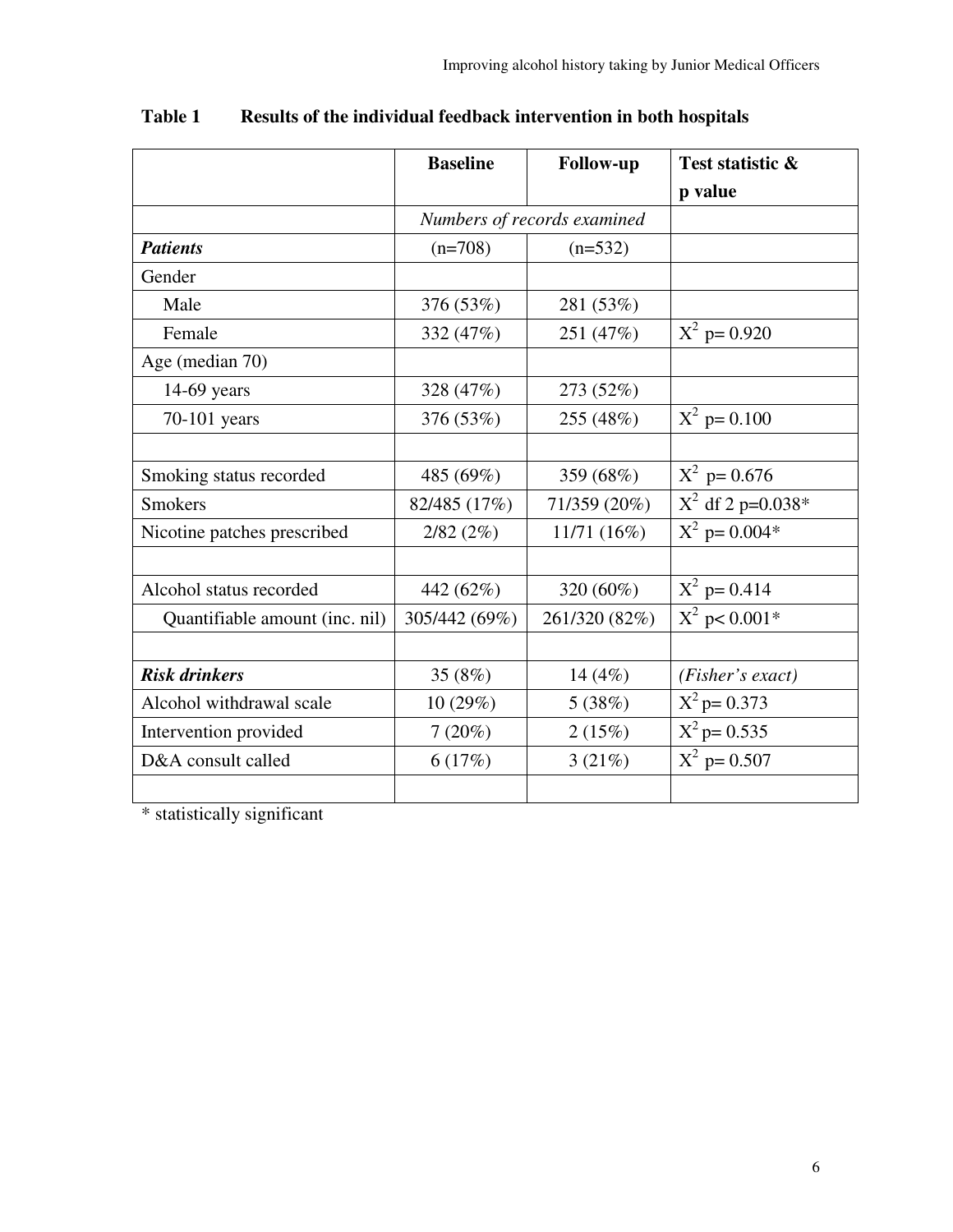|                                | <b>Baseline</b> | <b>Follow-up</b>            | Test statistic &   |
|--------------------------------|-----------------|-----------------------------|--------------------|
|                                |                 |                             | p value            |
|                                |                 | Numbers of records examined |                    |
| <b>Patients</b>                | $(n=997)$       | $(n=794)$                   |                    |
| Gender                         |                 |                             |                    |
| Male                           | 505 (51%)       | 442 (56%)                   |                    |
| Female                         | 485 (49%)       | 353 (44%)                   | $X^2$ p=0.054*     |
| Age (median 70)                |                 |                             |                    |
| $14-69$ years                  | 522 (53%)       | 381 (48%)                   |                    |
| 70-100 years                   | 467 (47%)       | 414 (52%)                   | $X^2$ p=0.041*     |
|                                |                 |                             |                    |
| <b>Records</b>                 |                 |                             |                    |
| Smoking status recorded        | 630 (64%)       | 501 (63%)                   | $X^2$ p=0.788      |
| <b>Smokers</b>                 | 108/630 (17%)   | 85/501 (17%)                | $X^2$ df 2 p=0.690 |
| Nicotine patches prescribed    | 7/108(7%)       | 4/85(5%)                    | $X^2$ p=0.420      |
|                                |                 |                             | (Fisher's exact)   |
|                                |                 |                             |                    |
| Alcohol status recorded        | 567 (57%)       | 470 (59%)                   | $X^2$ p=0.432      |
| Quantifiable amount (inc. nil) | 425/567 (75%)   | 363/470 (77%)               | $X^2$ p=0.393      |
|                                |                 |                             |                    |
| <b>Risk drinkers</b>           | 35 $(6%)$       | 35 $(7%)$                   |                    |
| Alcohol withdrawal scale       | 14 $(40\%)$     | $16(46\%)$                  | $X^2$ p=0.629      |
| Intervention provided          | 8(24%)          | 7(20%)                      | $X^2$ p=0.722      |
| D&A consult called             | 7(20%)          | 7(20%)                      | $X^2$ p=1.000      |
|                                |                 |                             |                    |

| Table 2 | Results of the group feedback intervention in both hospitals |  |
|---------|--------------------------------------------------------------|--|
|         |                                                              |  |

\* statistically significant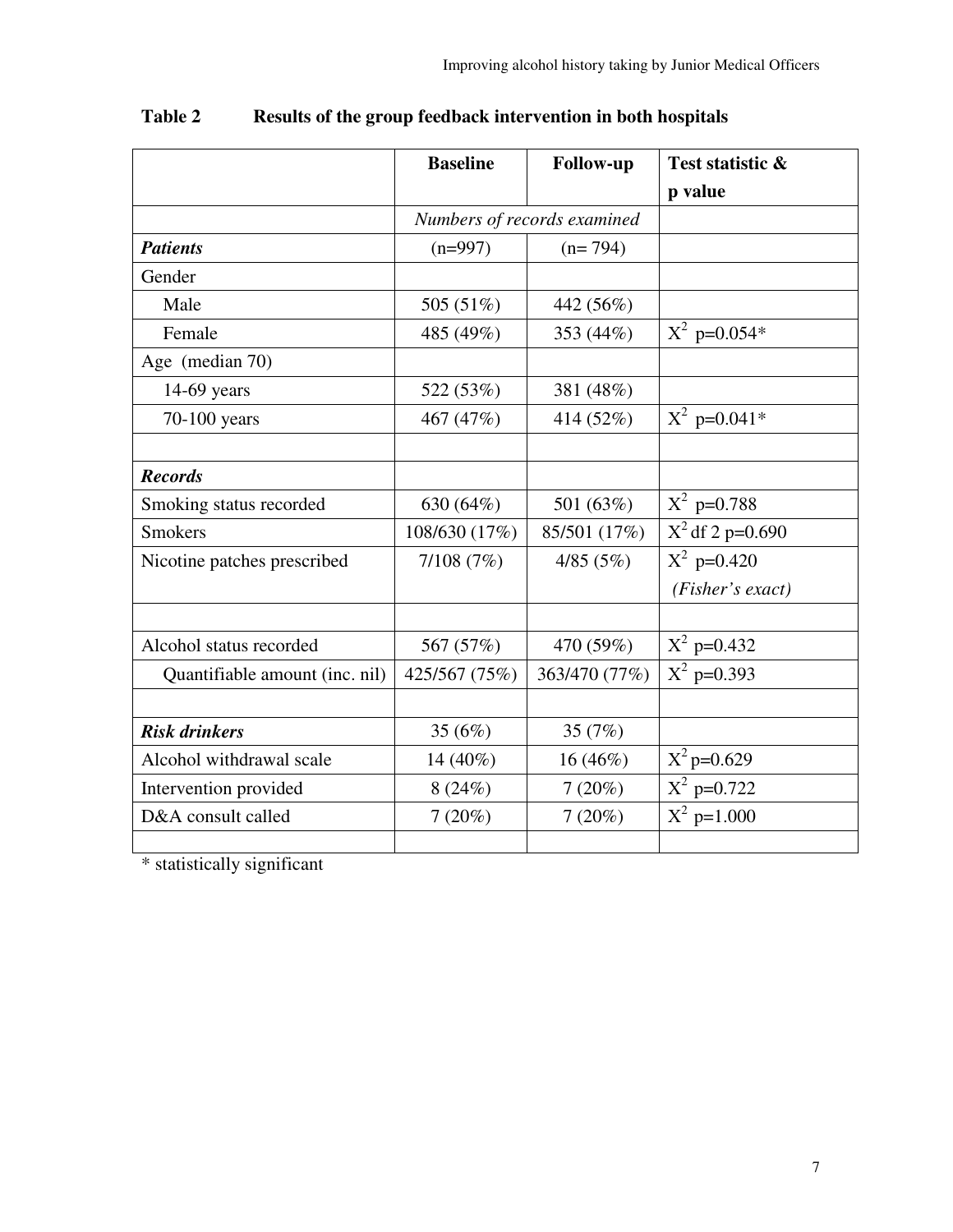| Any alcohol history           | <b>Odds</b> ratio | 95% CI          | P value for Wald |
|-------------------------------|-------------------|-----------------|------------------|
| <b>Facility</b>               |                   |                 |                  |
| Concord Hospital              | 1.79              | $(1.5-2.12)$    | < 0.001          |
| Royal Prince Alfred           | 1.00              |                 |                  |
| Time of day                   |                   |                 |                  |
| <b>Business hours</b>         | 1.53              | $(1.26 - 1.87)$ | < 0.001          |
| Out of hours                  | 1.00              |                 |                  |
| <b>Doctors</b>                |                   |                 |                  |
| Intern                        | 1.3               | $(1.11-1.5)$    | 0.001            |
| RMO1                          | 1.00              |                 |                  |
| <b>Patients</b>               |                   |                 |                  |
| Male                          | 1.28              | $(1.09-1.48)$   | 0.002            |
| Female                        | 1.00              |                 |                  |
| Age $<69$ years               | 1.23              | $(1.06-1.44)$   | 0.006            |
| Age $\geq 70$ years           | 1.00              | $(0.69 - 0.93)$ | 0.004            |
| Quantified alcohol history    | Odds ratio        | 95% CI          | P value for Wald |
| Facility                      |                   |                 |                  |
| <b>Concord Hospital</b>       | 1.24              | $(1.06 - 1.45)$ | 0.008            |
| Royal Prince Alfred           | 1.00              |                 |                  |
| Time of day                   |                   |                 |                  |
| <b>Business hours</b>         | 1.11              | $(1.01 - 1.23)$ | 0.026            |
| Out of hours                  | 1.00              |                 |                  |
| <b>Patients</b>               |                   |                 |                  |
| Male                          | 1.13              | $(0.98 - 1.31)$ | $0.097$ (n.s.)   |
| Female                        | 1.00              |                 |                  |
| Any feedback                  |                   |                 |                  |
| Followup                      | 1.57              | $(1.35-1.8)$    | < 0.001          |
| <b>Baseline</b>               | 1.00              |                 |                  |
|                               |                   |                 |                  |
| <b>Tobacco history taking</b> | <b>Odds</b> ratio | 95% CI          | P value for Wald |
| <b>Facility</b>               |                   |                 |                  |
| Concord Hospital              | 1.54              | $(1.3-1.8)$     | < 0.001          |
| Royal Prince Alfred           | 1.00              |                 |                  |
| Time of day                   |                   |                 |                  |
| <b>Business hours</b>         | 1.13              | $(1.03 - 1.25)$ | 0.011            |
| Out of hours                  | 1.00              |                 |                  |
| <b>Patients</b>               |                   |                 |                  |
| Male                          | 1.41              | $(1.21 - 1.64)$ | < 0.001          |
| Female                        | 1.00              |                 |                  |

## **Table 3 Factors significantly associated with history-taking - logistic regression analysis**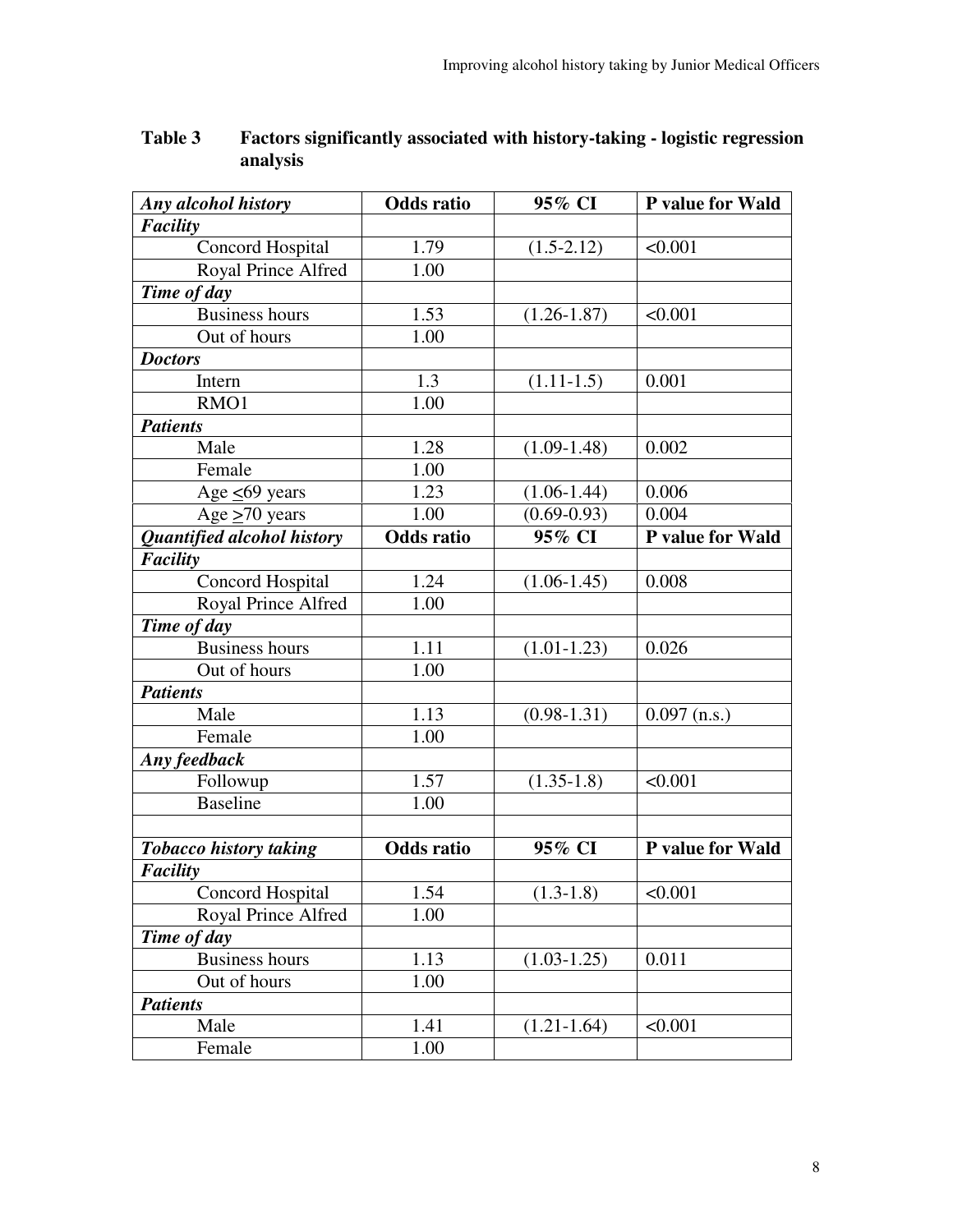### **References:**

- 1. WHO. The world health report 2002: reducing risks, promoting healthy life. Geneva: World Health Organization, 2002.
- 2. *Alcohol harm reduction strategy for England. Prime Minister's Strategy Unit.* London: Stationery Office, 2004.
- 3. Chikritzhs T, Catalano P, Stockwell T, Donath S, Ngo H, Young D, et al. Australian Alcohol Indicators, 1990-2001: patterns of alcohol use and related harms for Australian States and Territories. Perth and Melbourne: National Drug Research Institute, Curtin University of Technology and Turning Point Alcohol & Drug Centre, 2003:51.
- 4. Figlie N, Pillon SC, Dunn J, Laranjeira R. The frequency of smoking and problem drinking among general hospital inpatients in Brazil- using the AUDIT and Fagerstrom questionnaires. *Sao Paulo Medical Journal* 2000;118(5):139-43.
- 5. John U, Rumpf HJ, Hapke U. Estimating prevalence of alcohol abuse and dependence in one general hospital: an approach to reduce sample selection bias. *Alcohol & Alcoholism* 1999;34(5):786-794.
- 6. Poon A, Owen J, Gijsbers AJ. Identification of at-risk drinkers in an orthopaedic inpatient population. *Australian & New Zealand Journal of Surgery* 1994;64(11):775-9.
- 7. Barrison IG, Viola L, Murray-Lyon IM. Do housemen take an adequate drinking history? *British Medical Journal* 1980;281:1040.
- 8. Rowland N, Maynard AK, Kennedy PF, Wintersgill W, Stone WD. Teaching doctors to take alcohol histories: a limited success story. *Medical Education* 1988;22(6):539-42.
- 9. Bairstow BM, Burke V, Beilin LJ, Deutscher C. Inadequate recording of alcoholdrinking, tobacco-smoking and discharge diagnosis in medical in-patients: failure to recognize risks including drug interactions. *Medical Education* 1993;27(6):518-23.
- 10. Cerise F, Scarini IC, Thibodaux R, Cannatella M, Stark S, Brantley P. Alcoholism among indigent inpatients: identification and intervention by internal medicine residents. *Southern Medical Journal* 1998;91(1):27-32.
- 11. Dent T, Shepherd R, London M, Alexander G, Duff C. Education and audit can improve the identification of excessive drinkers among medical inpatients. *Health Trends* 1995;27(3):92-7.
- 12. Hearne R, Connolly A, Sheehan J. Alcohol abuse: prevalence and detection in a general hospital. *Journal of the Royal Society Of Medicine* 2002;95(2):84-87.
- 13. Aarvold A, Crofts T. Missed opportunities? Management of patients with alcohol problems in a surgical ward. *Health Bulletin* 2002;60(1):55-61.
- 14. Wutzke S. The long term effectiveness of brief interventions for hazardous alcohol use: a 10 year followup. [PhD thesis]. University of Sydney, 2001.
- 15. Bien T, Miller W, Tonigan J. Brief interventions for alcohol problems: a review. *Addiction* 1993;88:315-336.